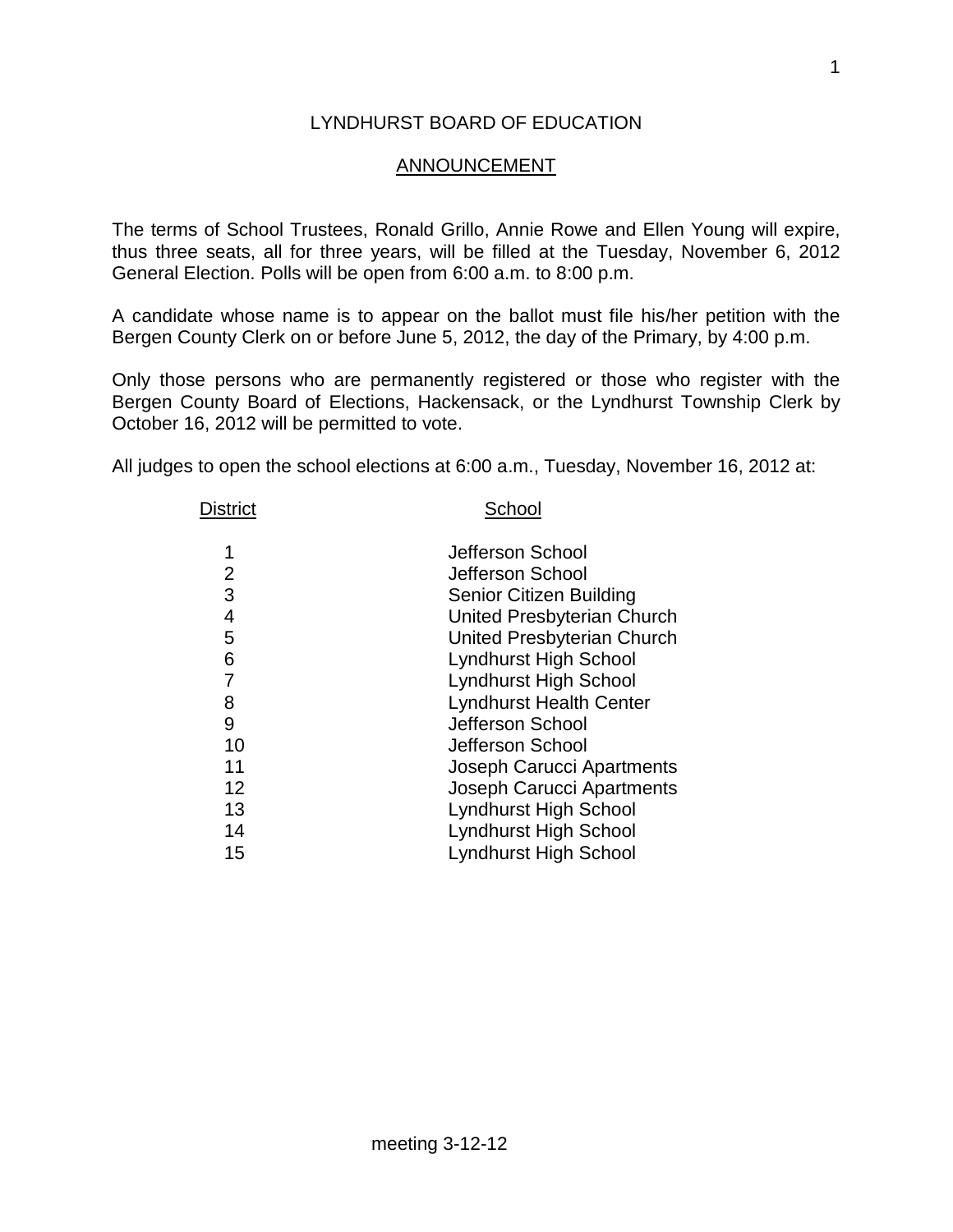Finance Committee: James Cunniff, chairperson Christine Melleno Christopher Musto

Any Board member who takes exception to any of the following listed actions under the category of Finance may so indicate now and a separate motion for each of the excepted actions will be entertained.

Motion made by the second by that the following that the following Finance actions of the Board numbered through through exception actions be adopted.

Roll Call For:

- 1. BE IT RESOLVED, by the Lyndhurst Board of Education that it has received and accepts the financial reports of the Secretary and Treasurer of School Monies for the month ended February 29, 2012 and certifies that the reports indicate that no major account or fund is over-expended in violation of NJAC 6A:23-2.11(a) and that sufficient funds are available to meet the district's financial obligations for the remainder of the school year. A copy of the certification shall be included in the minutes.
- 2. BE IT RESOLVED, that the payroll for the month ended February 29, 2012 be and the same is hereby approved and ordered paid:

Payroll \$2,019,780.72

3. BE IT RESOLVED, that the attached list of supplies received and services rendered to the Board of Education of the Township of Lyndhurst, County of Bergen, for the month ended March 12, 2012 be and the same are hereby approved and ordered paid:

| Charter School (Fund 10)  | 7,870.00       |
|---------------------------|----------------|
| Current Expense (Fund 11) | \$1,269,889.38 |
| Special Revenue (Fund 20) | \$61,145.44    |
| Total                     | \$1,338,904.82 |
| <b>General Ledger</b>     | \$148,110.12   |

4. BE IT RESOLVED, that cafeteria services rendered to the Board of Education of the Township of Lyndhurst, County of Bergen, for the month of February 2012, be and the same are hereby approved and ordered paid:

| <b>Payroll/Payroll Taxes</b> | \$38,004.87 |
|------------------------------|-------------|
| Services                     | \$46,690.86 |

2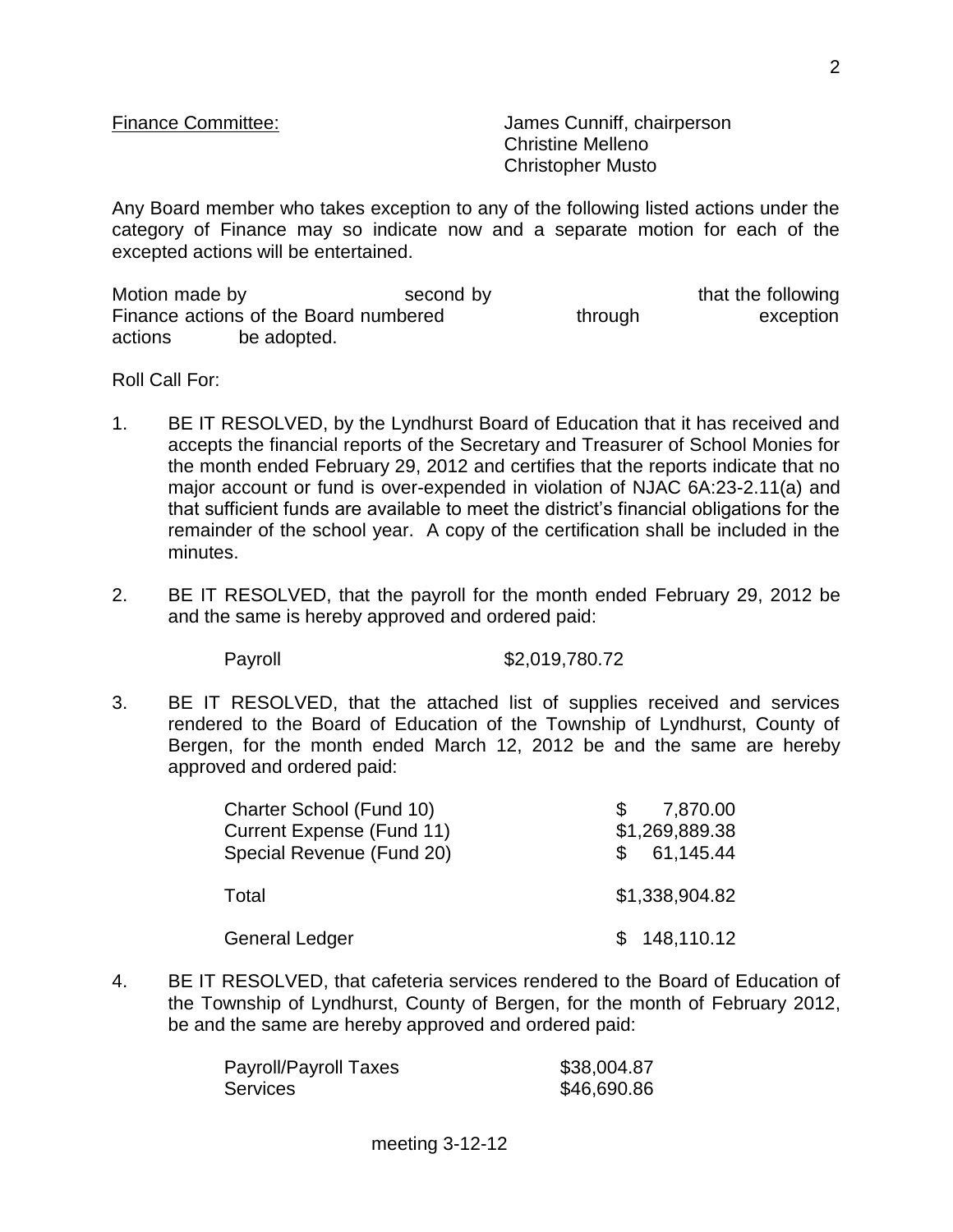- 5. BE IT RESOLVED, that the Lyndhurst Board of Education approve the attached transfers for the month of February 2012
- 6. BE IT RESOLVED, that the Lyndhurst Board of Education approve \$50,000.00 as the maximum travel budget for the 2012-2013 school year. This amount includes reimbursements for conferences, professional development workshops, regular school travel, meals and mileage for conference/workshops, as well as any other associated costs for school related travel events. The maximum amount approved for the 2011-2012 school year was \$50,000.00. As of February 21, 2012, the total amount spent was \$17,075.00.
- 7. BE IT RESOLVED, that the Lyndhurst Board of Education approve a maximum dollar budget limit for the 2012-2013 school year, for the following professional services:

| \$50,000.00  |
|--------------|
| \$40,000.00  |
| \$150,000.00 |
| \$4,000.00   |
| \$30,000.00  |
|              |

- 8. BE IT RESOLVED, that the Lyndhurst Board of Education rescind Finance Motion #6, February 6, 2012 meeting.
- 9. BE IT RESOLVED, that the Lyndhurst Board of Education approve FY 2012- 2013 preliminary school budget for submission to the County Office as follows:

|                             | <b>Budget</b>   | Local Tax Levy   |
|-----------------------------|-----------------|------------------|
| <b>General Fund</b>         | \$34,603,693.00 | \$32,319,217.00  |
| <b>Special Revenue Fund</b> | 959,275.00      | - 0 -            |
| <b>Debt Service Fund</b>    | 656,818.00      | 656,818.00<br>\$ |
| <b>Total Base Budget</b>    | \$36,219,786.00 | \$32,976,035.00  |

- 10. BE IT RESOLVED, that the Lyndhurst Board of Education approve a master lease with Apple, Inc. and purchase 1.4 million dollars of technology equipment over the next four (4) years, subject to the discussed attorney amendments and clarifications to contract.
- 11. BE IT RESOLVED, that the Lyndhurst Board of Education approve a lease with Mail Direct for replacement copy machines at Lyndhurst High School subject to the discussed attorney amendments and clarifications to contract.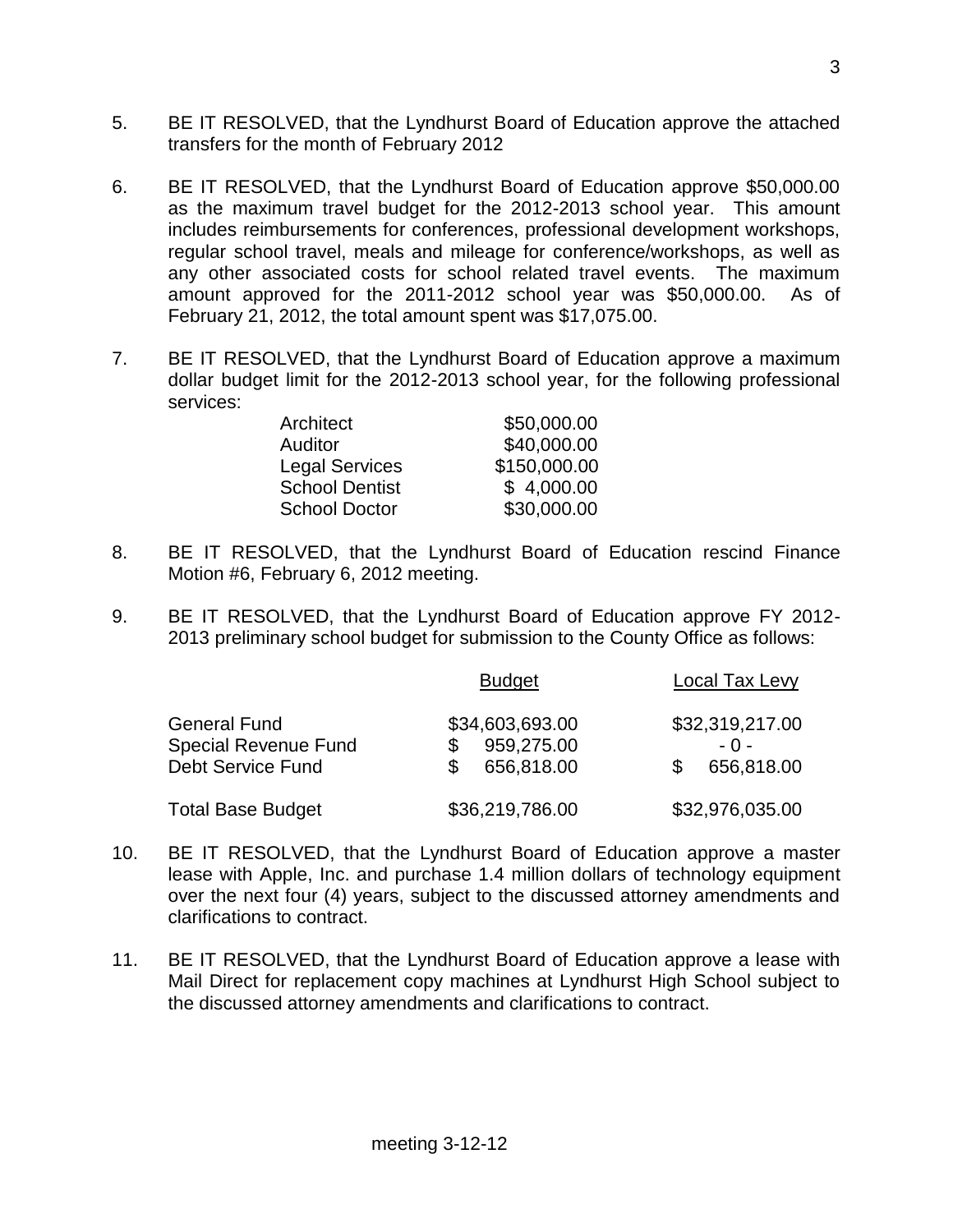## Education & Curriculum Committee: Josephine Malaniak, chairperson

Ronald Grillo Christine Melleno

Any Board member who takes exception to any of the following listed actions under the category of Education & Curriculum may so indicate now and a separate motion for each of the excepted actions will be entertained.

Motion made by the second by that the following Education & Curriculum actions of the Board numbered through exception actions be adopted.

Roll Call For:

- 1. BE IT RESOLVED, that the Lyndhurst Board of Education approve the Protocol for Dispensing of Classroom Chemicals. This protocol will be utilized at the high school for ordering, storage and disposal of chemicals.
- 2. BE IT RESOLVED, that the Lyndhurst Board of Education approves the School Nursing Plan, to be submitted to the Bergen County Superintendent.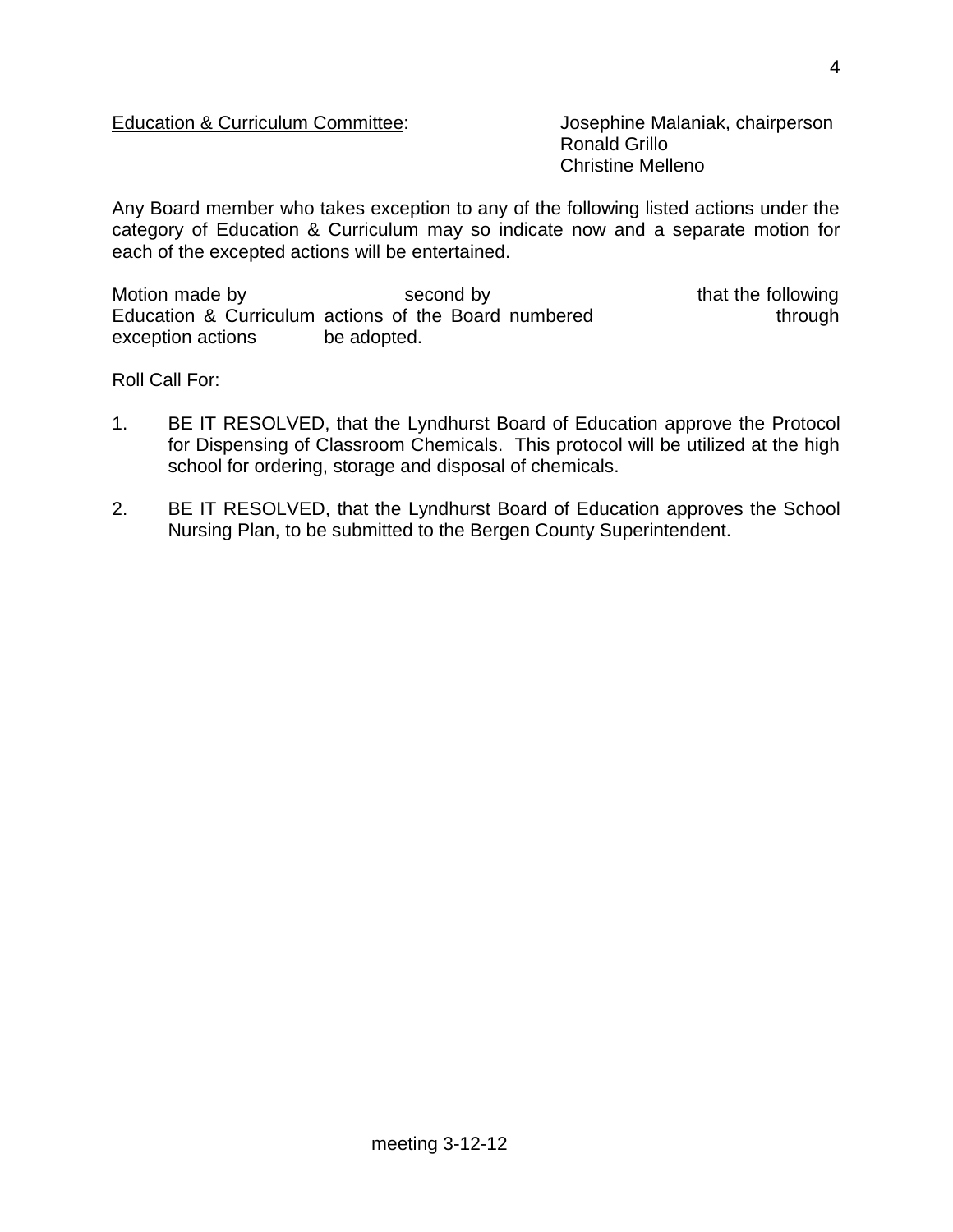## Rules & Regulations Committee: Stephen Vendola, chairperson

William Barnaskas James Cunniff

Any Board member who takes exception to any of the following listed actions under the category of Rules & Regulations may so indicate now and a separate motion for each of the excepted actions will be entertained.

Motion made by that the following Rules & Regulations actions of the Board numbered through exception actions be adopted.

Roll Call For:

- 1. BE IT RESOLVED, that the Lyndhurst Board of Education accept a donation of 5 Dell GX260 computers, monitors, keyboards and mouses from the NJ Meadowlands Commission, to be used within the school district.
- 2. BE IT RESOLVED, that the Lyndhurst Board of Education approve the attached revised policy, subject to the Superintendent, Business Administrator and Attorney creating a reasonable and acceptable standard of care agreement with students and students' parents as well as with teacher and administrators, to whom IPads are being provided.

| Policy 4117.52            | Staff Use of Internet Social Networks and   |
|---------------------------|---------------------------------------------|
| (1 <sup>st</sup> reading) | <b>Other Forms Electronic Communication</b> |
|                           | Contract                                    |

3. BE IT RESOLVED, that the Lyndhurst Board of Education approve the following use of school facilities:

| Organization                              | Place          | Time, Date, Purpose                                 |
|-------------------------------------------|----------------|-----------------------------------------------------|
| <b>Washington School</b><br>Class of 2012 | Washington Gym | 6:00 pm-7:30 pm<br>2/15/12<br><b>Parent Meeting</b> |
| <b>Washington School PTA</b>              | Washington Gym | 3:15 pm-5:00 pm<br>4/26/12<br>Bingo (K-3)           |
| <b>Washington School</b><br>Class of 2012 | Washington Gym | 4:30 pm-8:30 pm<br>2/29/12<br><b>Fund Raiser</b>    |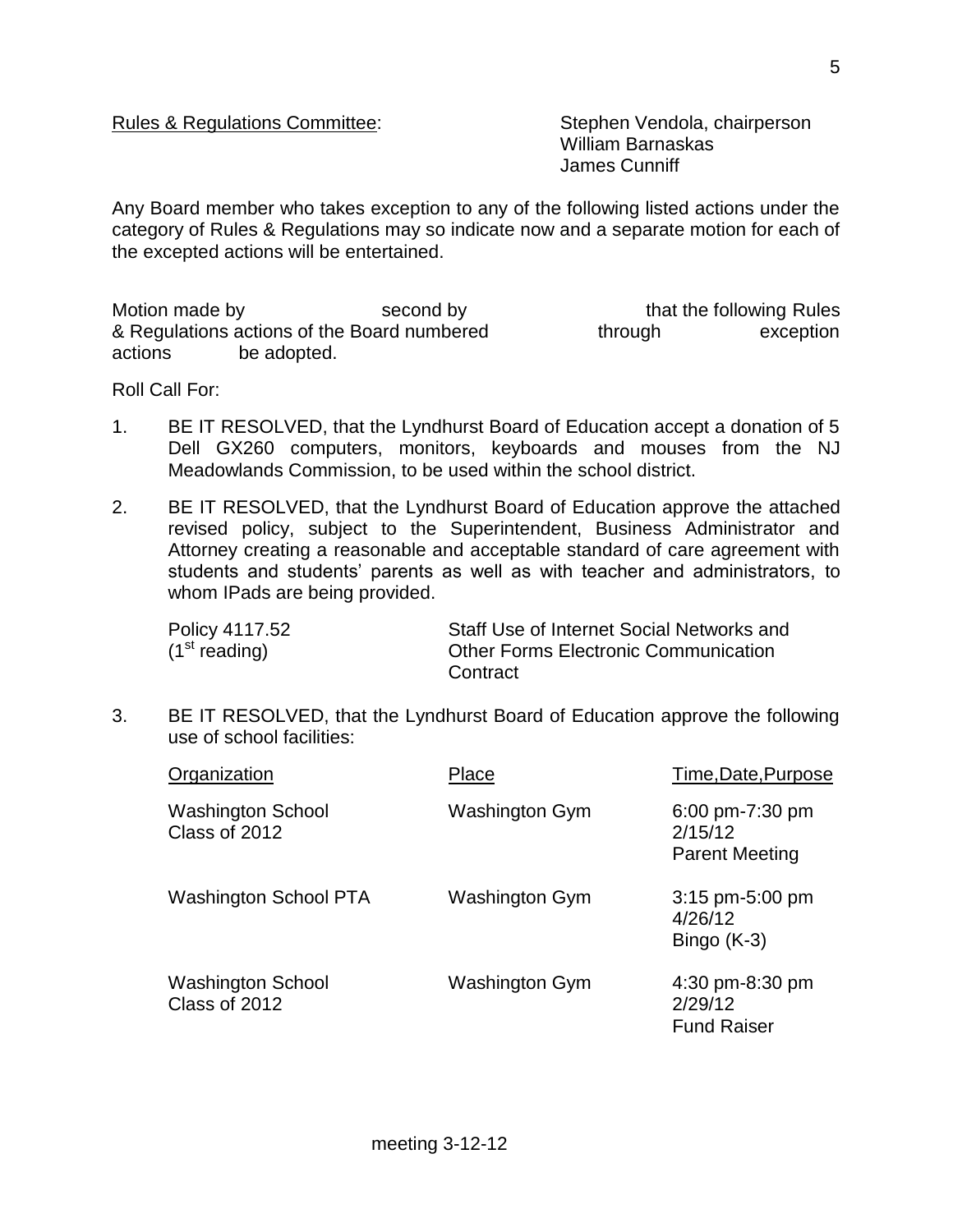| Roosevelt School PTA                      | Roosevelt Gym                   | $9:00$ am-11:30 am<br>3/21/12<br><b>Cultural Arts</b>            |
|-------------------------------------------|---------------------------------|------------------------------------------------------------------|
| Lyndhurst HS PTSA                         | Lyndhurst HS<br>Library         | 6:30 pm-9:30 pm<br>3/5/12<br><b>PTSA Meeting</b>                 |
| Lyndhurst HS<br><b>Project Graduation</b> | Lyndhurst HS<br><b>Room 144</b> | 7:00 pm-9:30 pm<br>2/15/12<br>Meeting                            |
| Jefferson School<br>Class of 2012         | Lyndhurst HS<br>Auditorium      | 6:00 pm-10:00 pm<br>5/4/12<br><b>Talent Show</b>                 |
| Jefferson School<br>Class of 2012         | Jefferson Gym                   | 6:00 pm-9:00 pm<br>3/21,22/12<br><b>Auditions-Talent</b><br>Show |
| <b>LHS Project Graduation</b>             | Lyndhurst HS<br>Auditorium      | 7:00 pm-9:30 pm<br>3/13/12<br><b>Parent Meeting</b>              |